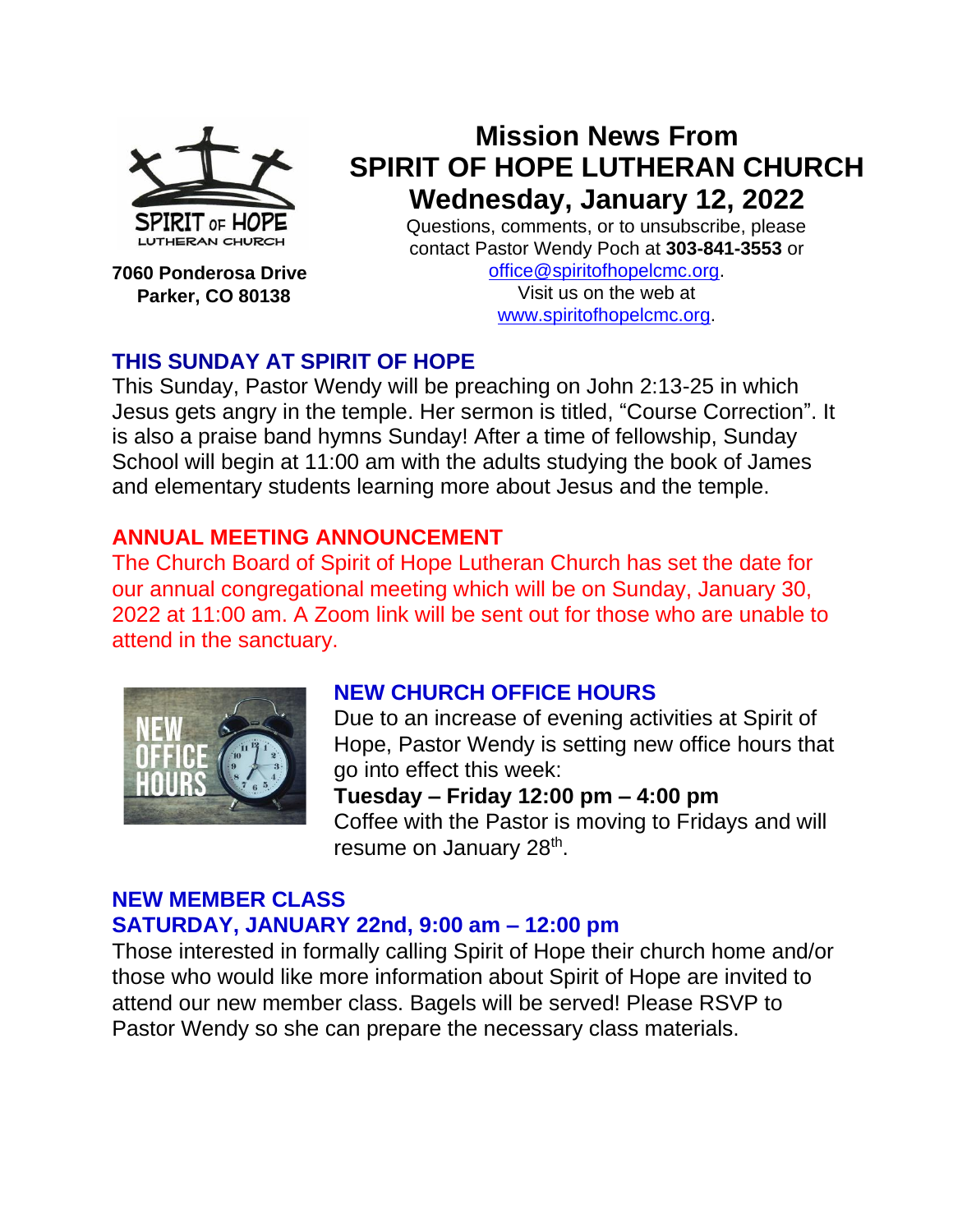

# **COMING UP THIS WEEK AT SPIRIT OF HOPE LUTHERAN CHURCH! Wednesday, January 12th** 4:30 pm – 5:45 pm Confirmation

7:00 pm – 8:30 pm Book Study: C.S. Lewis *The Great Divorce* **Thursday, January 13th** 5:30 pm – 6:30 pm Zumba Gold 6:45 pm Church Board Meeting **Sunday, January 16th** 9:30 am Worship; 11:00 am Sunday School **Monday, January 17th** 12:00 pm AA **Tuesday, January 18th** 12:00 pm Digging Deeper Bible Study 1:30 pm Hopeful Spirits **Wednesday, January 19th** 7:00 am Men's Prayer Breakfast 4:30 pm – 5:45 pm Confirmation 7:00 pm – 8:30 pm Book Study: C.S. Lewis *The Great Divorce*

#### **ZUMBA GOLD IS BACK!!!**

Want to work off those Christmas cookies and New Year's treats while enjoying a time of fellowship? Join us for Zumba Gold on Thursdays from 5:30 pm – 6:30 pm (starting on January 13<sup>th</sup>). Certified Zumba instructor Tanya



Diederich will lead us in this program that is safe for everyone, including seniors, as it is low/no impact. Music is uplifting and fun! Please bring a \$3.00 donation for each class (or purchase a punch card).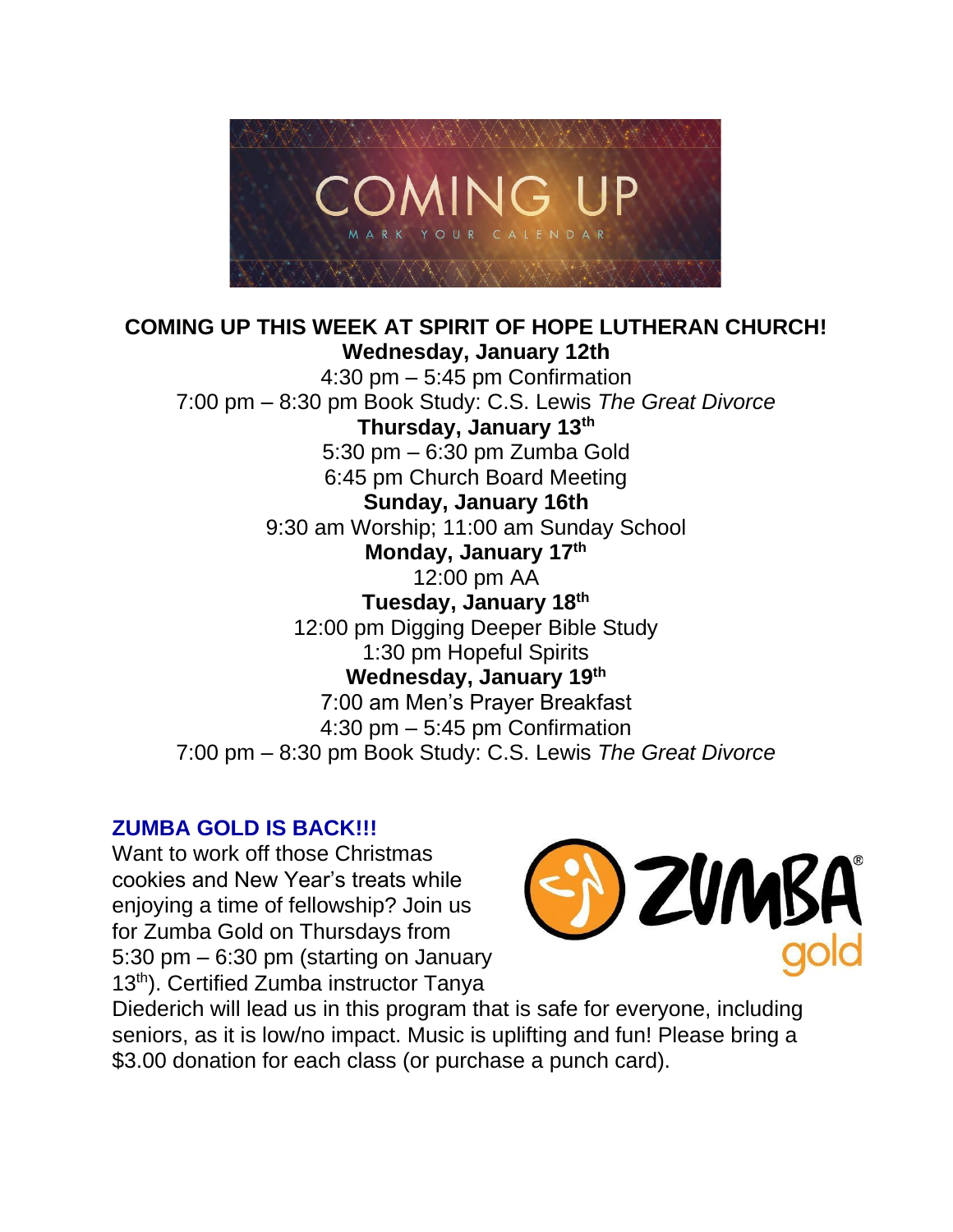# **BIBLE STUDY OPPORTUNITIES**



#### **THE BOOK OF JAMES SUNDAYS 11:00 am – 12:00 pm**

Join Wayne Schultz as we go through the book of James verse by verse. There's a lot that's packed into

this little book and all of it is practical for us as Christians today.

#### **DIGGING DEEPER WITH PASTOR WENDY THE GOSPEL OF JOHN TUESDAYS 12:00 – 1:00 pm**

Join Pastor Wendy as we dig deeper into the Gospel of John. You are welcome to bring a lunch! No homework and no prep.





#### **WEDNESDAYS 7:00 – 8:30 pm THE GREAT DIVORCE by C.S. Lewis STARTS TONIGHT!**

The Great Divorce is a fascinating allegory by C.S. Lewis in which a busload of people take a trip from hell up to the entrance of heaven. For various reasons, some make it

to heaven while others make the choice to remain separated from God in hell. Each of the characters brings to light various struggles we often have with grace. The book also touches upon theological concepts that are also worthy of deeper discussion. Pastor Wendy will be leading this class.

#### **ADVENTURES IN THE NARRATIVE LECTIONARY**

Our elementary students will be studying the sermon text of the day as presented in the Narrative Lectionary. On occasion, there will be times when a different and more age-appropriate subject will be studied instead. This class meets at 11:00 am on Sunday mornings and is taught by Pat Schmidt and Pastor Wendy.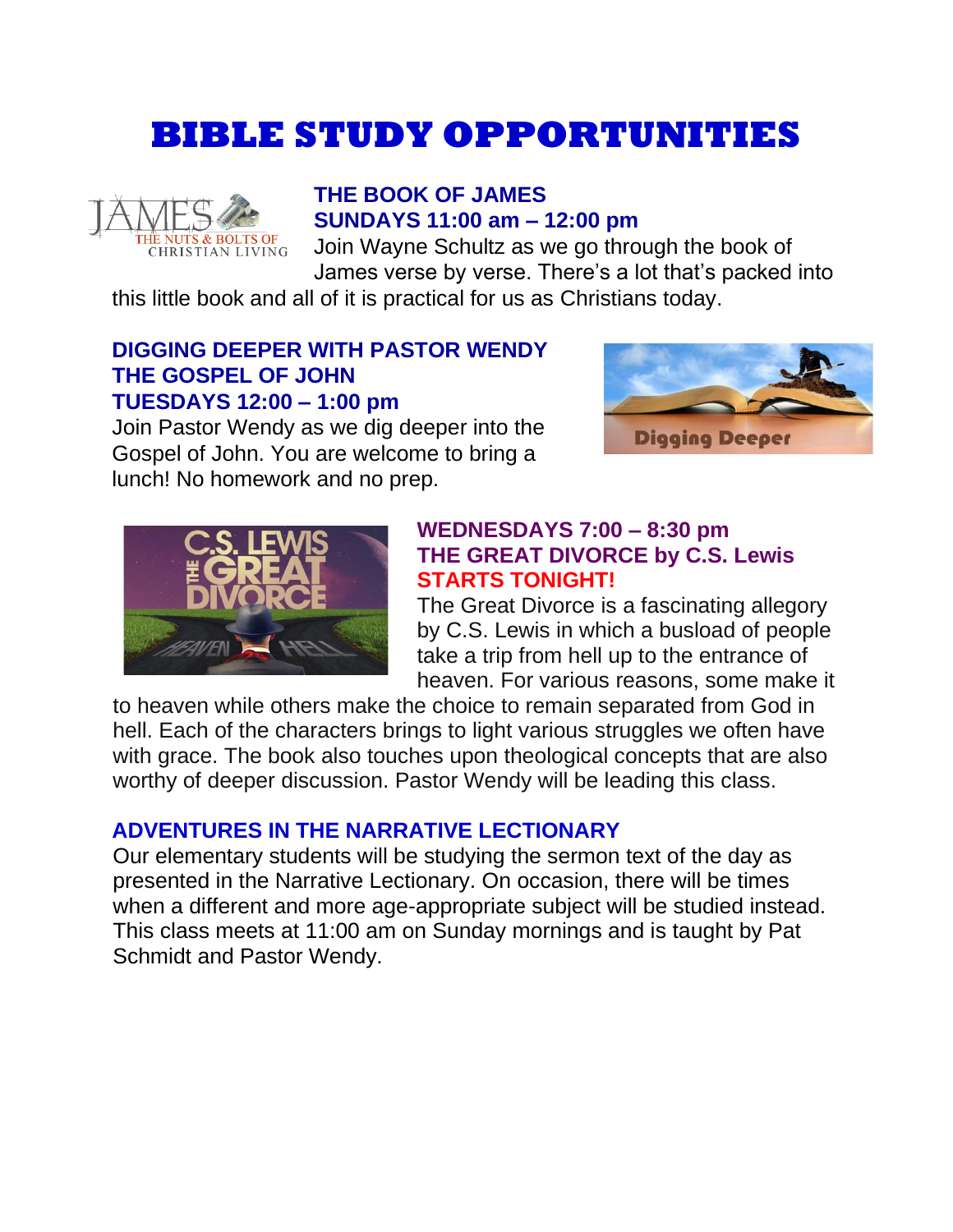

#### **STEPHEN MINISTER APPLICATIONS ARE NOW AVAILABLE!**

If you are interested in becoming a Stephen Minister, please contact Kandy Parsons or Pastor Wendy for an

application. Interviews will begin soon for our 2022 cohort of Stephen Ministers. We hope to begin training potential Stephen Ministers in February.

# **FROM THE CHURCH BOARD**

The congregation has nominated Tom Clausen and Ken Carpenter to serve a two-year term on the Church Board that will begin on February 1, 2022. Tom and Ken have been formally vetted and approved by the Church Board. As such, they have now officially been elected per our constitution and bylaws. They have been invited to attend January's Church Board meeting so that they can be brought up to speed, ensuring a smooth transition of church leadership. Carol Palin will begin a second twoyear term on February 1st. John Parsons, Sheri Giles, and Steve Gutknecht each have another year to serve on their present term. John Parsons will continue to serve as Church President in 2022. Pastor Wendy and the current Church Board wish to thank Gary Flora and Susan Spancers for their many years of service on the Church Board. They have both served the people of Spirit of Hope extremely well and we wish much them joy and peace in 2022!

#### **FROM THE LUTHERAN CONFESSIONS (NEW EVERY WEEK!)**

**THE APOSTLES' CREED: The Third Article**

"I believe in the Holy Spirit, the holy Christian church, the communion of saints, the forgiveness of sins, the resurrection of the body, and the life everlasting. Amen.

# **FROM THE SMALL CATECHISM**

"…In this Christian Church He daily and richly forgives all my sins and the sins of all believers…"

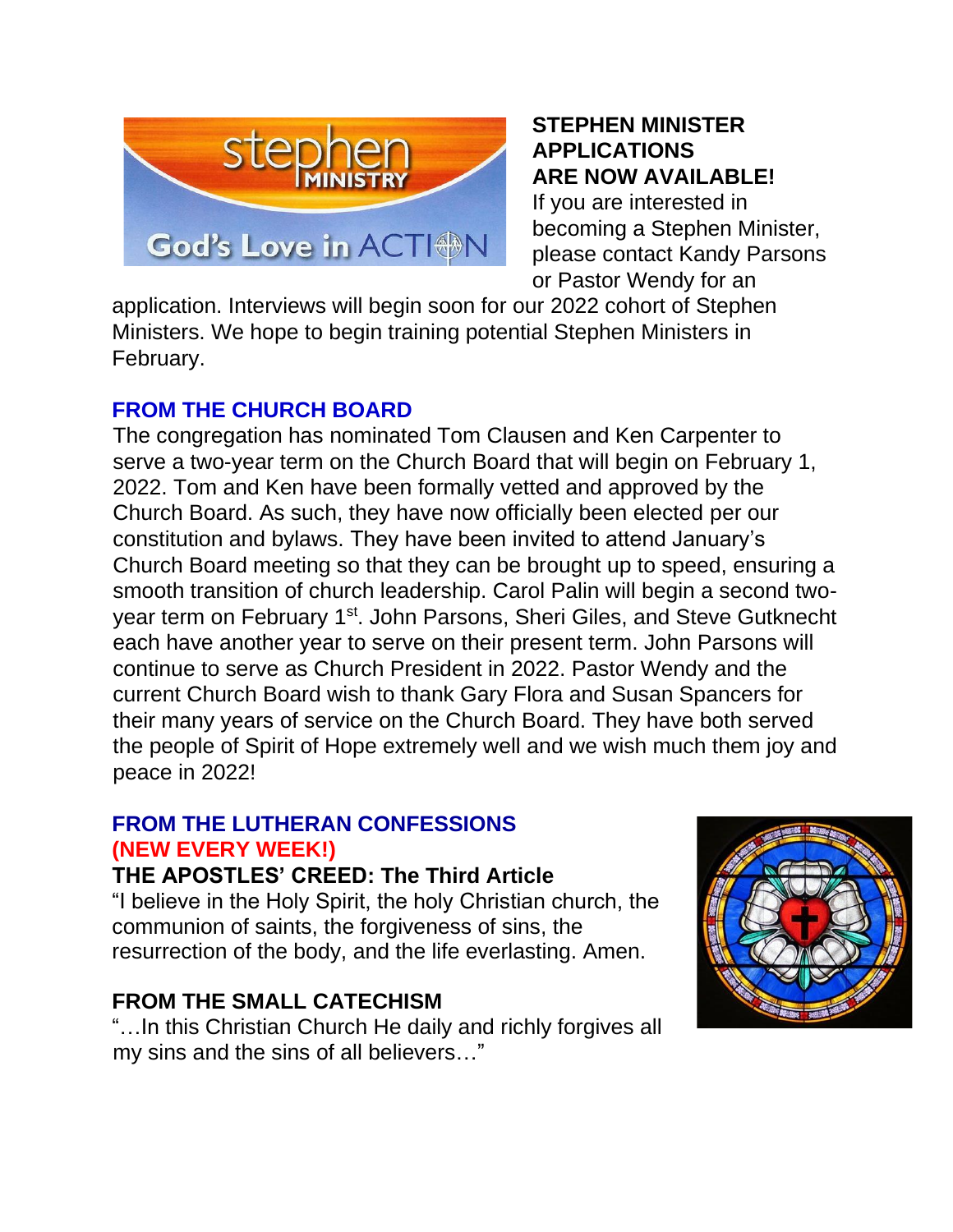# **FROM THE SCRIPTURES**

"My little children, I am writing these things to you so that you may not sin. But if anyone does sin, we have an advocate with the Father, Jesus Christ the Righteous. He is the propitiation for our sins, and not for ours only but also for the sins of the whole world." (1 John 2:1-2)

# **FROM LUTHER'S WRITINGS**

"Our holiness does not consist of what we have already achieved. This forgiveness of sins is certainly present, but not yet fully grasped. This the resurrection of the flesh is certainly present, but I do not yet see it. Thus, eternal life is certainly present, because He who began it is present, and where He is, there is no sin, unholiness, or death in them. Otherwise, we are condemned, but we must believe. If we do not feel it, it is nevertheless complete in Christ, who has finished it. That answers those who say that people ought to sense everything that Christians preach. No, for often it happens that the father or mother of a family, or a male or female worker, goes about doing their vocation, and it is not evident that in this person there is a saint; it is hidden even from them. For you do not see Christ, and as little do you see my holiness, even though I am holy in Him. In addition, I have the signs of Baptism and the Eucharist. [AE 57:5]



#### *HAPPY BIRTHDAY!!! 1/4 Renee Nefe 1/7 Thane Larson 1/8 Tim Lehnerz 1/10 Kasja Larson 1/17 Sara Gutknecht 1/22 Penny and Violet Garrett 1/30 Delores Admundson 1/31 Melissa Andrews*

*"Be a sinner and sin boldly, but believe and rejoice in Christ even more boldly."* ― *Martin Luther*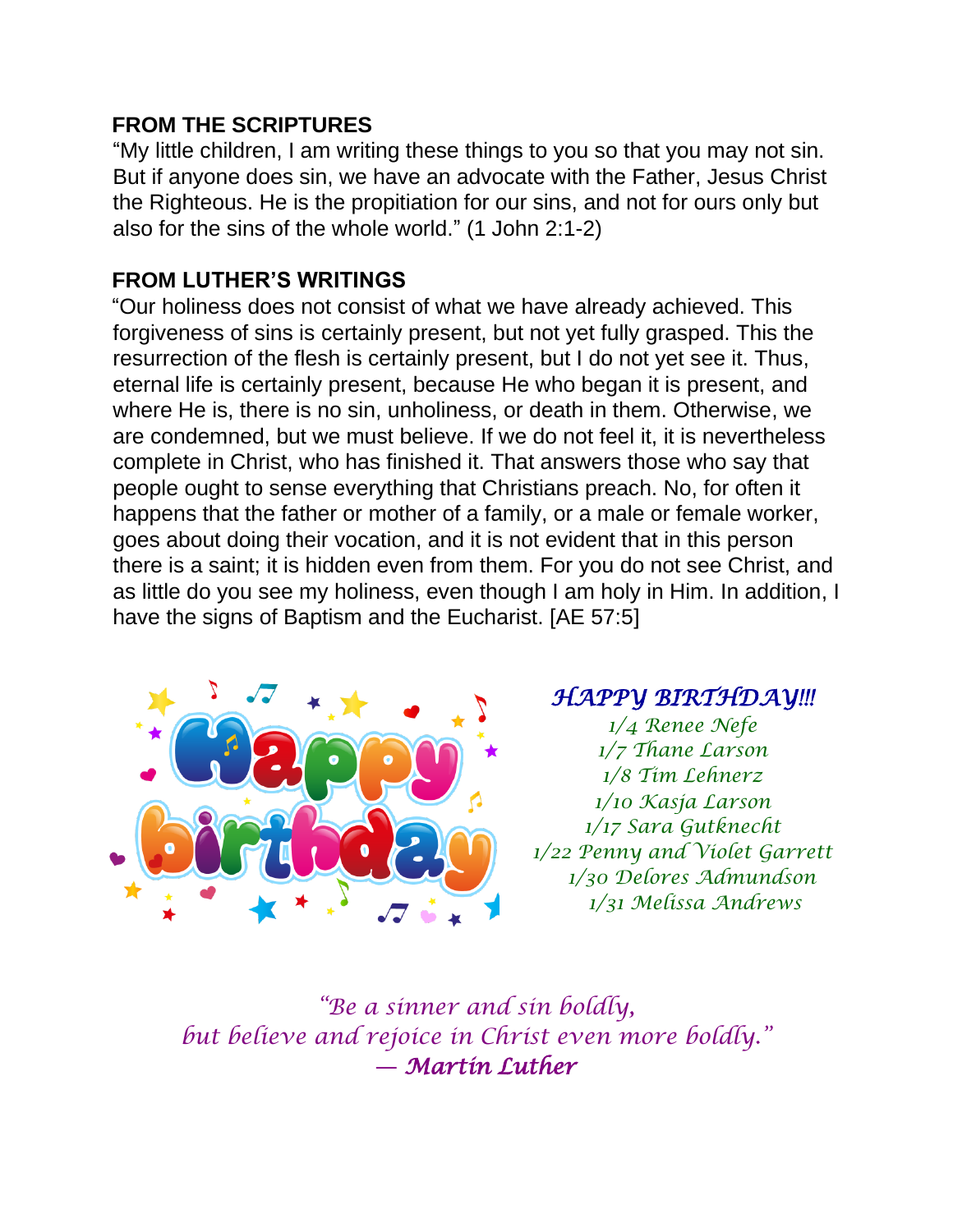

# **MORE ABOUT THE GOSPEL OF JOHN**

Every word in John's Gospel is intentional and meaningful. The placement of each account contained within is also intentional. It can be challenging to break John's Gospel into preaching texts because some accounts are short and others are very long. But its essential that

each account is read in its entirety and in order (which is why John, in its fullness, isn't presented in other types of lectionaries). The Narrative Lectionary gives us a very special opportunity to read, study, and grow deeper in faith as we drink deeply from this well of God's Word.

The reason it is so important to read John in order is that each pericope (biblical account) builds on and also foreshadows other portions of this Gospel. So, to give you "road map" of where we are going between now and the end of April, here is the general location of each pericope as it fits in the larger framework of John:

| $1:1 - 18$     | The Prologue                                               |
|----------------|------------------------------------------------------------|
| $1:19-51$      | The Calling of the Disciples                               |
| $\overline{2}$ | The Wedding at Cana and the Temple Incident                |
| 3              | <b>Nicodemus</b>                                           |
| 4              | The Woman at the Well and the Healing of an Official's Son |
| 5              | The Healing of a Man Who Was Sick for 38 Years             |
| 6              | Feeding of the 5,000                                       |
| $7 - 8$        | <b>Conflicts with Jewish Authorities</b>                   |
| 9              | Healing of a Man Who Was Blind                             |
| 10             | <b>Shepherd Discourses</b>                                 |
| 11             | The Raising of Lazarus                                     |
| 12             | <b>Discourse on Glory</b>                                  |
| 13             | The Foot Washing                                           |
| $14 - 16$      | The Farewell Discourse                                     |
| 17             | Jesus' Prayer for His Disciples                            |
| $18 - 19$      | Jesus' Arrest, Trial, Crucifixion                          |
| $20 - 21$      | <b>Resurrection Appearances</b>                            |

May God bless our journey as we travel together through John's Gospel! ~ *Pastor Wendy*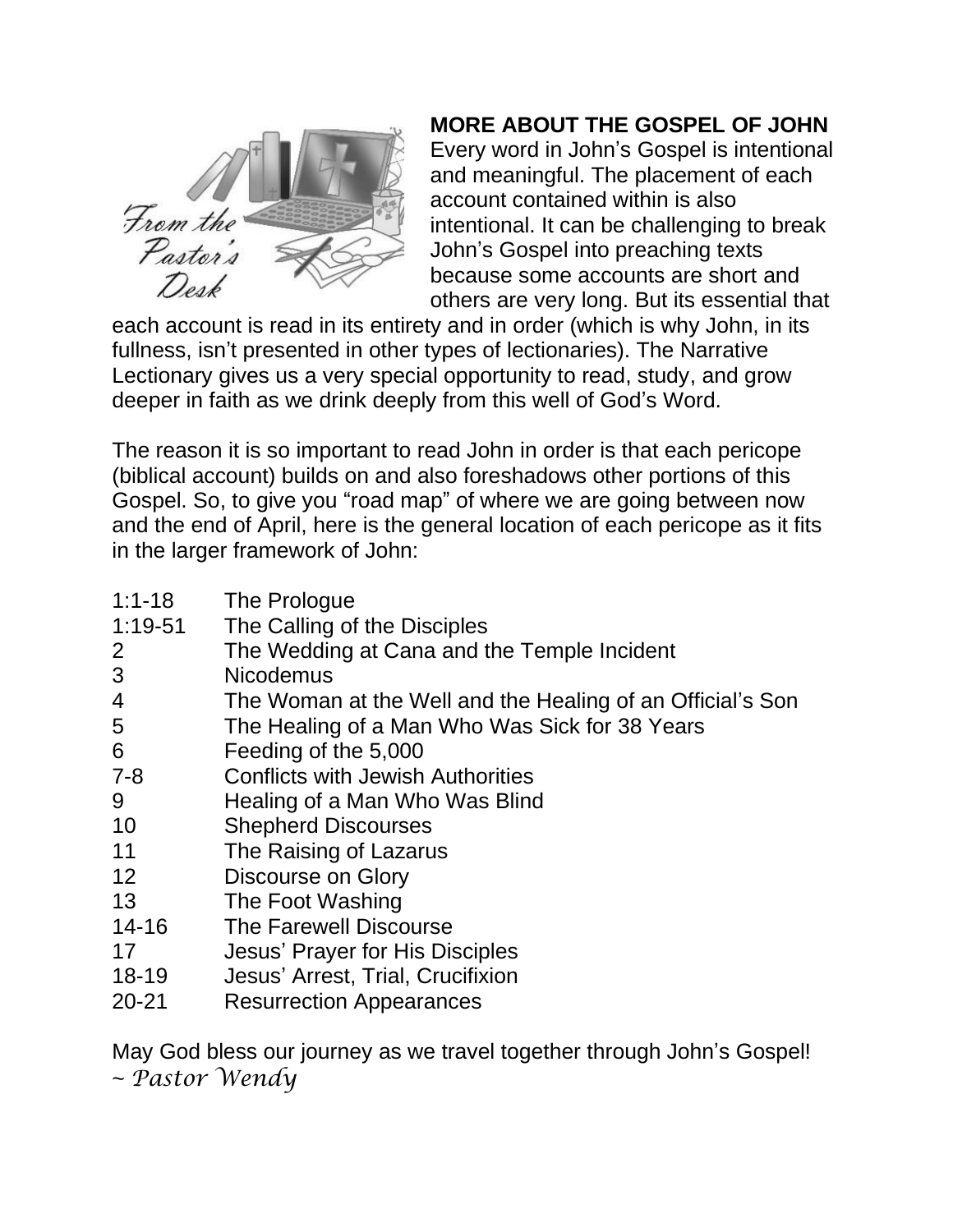# **\*\*\*PRAYERS\*\*\***

**Prayer Requests** - If you have a prayer request for the prayer team, please contact Pastor Wendy @ 303-841-3553 or wendy.poch@spiritofhopelcmc.org *Jesus said; "Come to me, all of you who are weary and carry heavy burdens, and I will give you rest."*



# **A PRAYER FOR THE WEEK By Pastor Wendy**

Loving Lord, you are the God who gave up everything so that we can have grace upon grace upon grace. Show us how to live as those who have been blessed beyond our measure. When we are tempted to whine or complain, remind us of

your grace. When we are fearful and anxious, remind us of your grace. When we feel lost and confused, remind us of your grace. And when we feel guilty because of our sin, remind us of your grace. Because, Lord, you long for us to abide in you and bask in the abundance of your alwayspresent grace. Abide in us and help us to abide in you. We pray this for Jesus' sake and in His name. Amen.

**Please include the following people and situations in your prayers:** 

For Lavonne who is in the hospital after suffering a minor stroke.

For Pam and her daughters as they grieve the death of their beloved husband and father, John.

For Stephanie who is recovering from radiation treatments.

For Rebecca who is undergoing radiation.

For Sara as she goes through intensive chemotherapy.

For Janie as she begins radiation after completing chemotherapy.

For those who are first responders to all emergencies: fire fighters, EMTs and law enforcement.

For all of our local, state, and federal leaders that they would hear God's voice and lead with His wisdom.